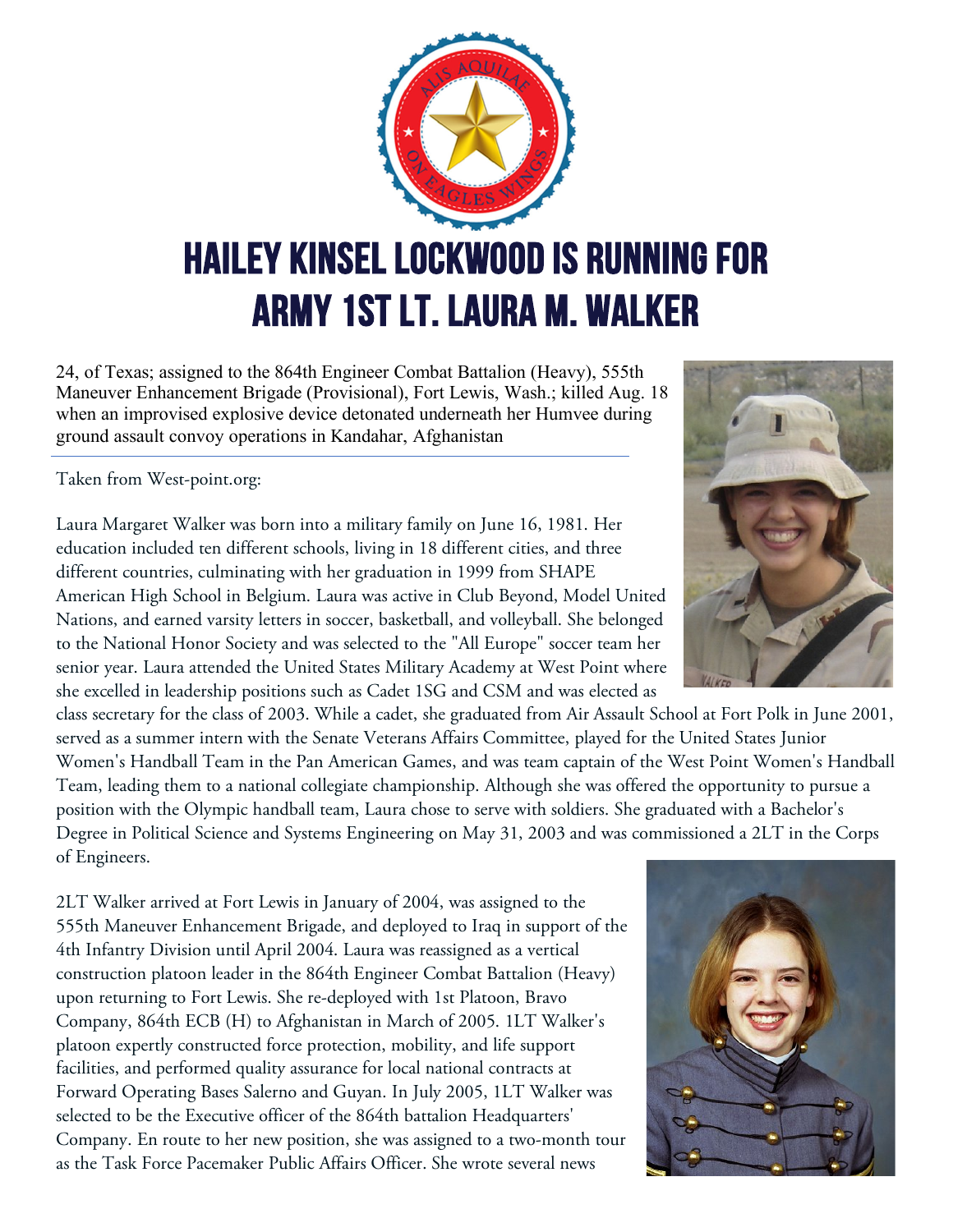

articles for the Task Force that appeared in several newspapers, to include The Afghanistan Freedom Watch, Defend America, and The Northwest Guardian. Laura was the editor of the Task Force newsletter, The Pacemaker, which is distributed to all of the Soldiers in the Task Force, as well as their family members and Pacemaker's higher echelons.



*August 3, 2005 - Army engineers from AK-based Company C, 864th Engineer Combat Battalion, level a portion of the nearly completed 117 kilometer TK Road, stretching from Kandahar to Tarin Kowt, Afghanistan. The road will link vast, difficult-to-access portions of the country, fostering commerce and facilitating travel to election polling sites next month.. – Photo by 1st Lt. Laura Walker.*

Laura was killed in action on 18 August 2005 in Delak, Aghanistan. She proudly wore the 4th Infantry Division combat patch on her right shoulder, a distinction she shared with both of her grandfathers from their service with the Division in both World War II and Vietnam. Her awards and decorations include: the Bronze Star Medal, Purple Heart, Army Commendation Medal (1OLC), Army Achievement Medal, National Defense Service Medal, Global War on Terrorism Service Medal, Iraq Campaign Medal, Afghanistan Campaign Medal, Army Service Ribbon, Combat Action Badge, and Air Assault Badge

Although Laura was an exemplary officer and loved West Point and the soldiers she led, these were but a part of her huge capacity for life. She was a strong person, spiritually, physically and mentally. These qualities inspired others to "play up" in all areas. Laura valued family and friends, and fostered a sense of community wherever she found herself. Loyalty -- Laura was all about loyalty and traditions. She loved music and had a gifted voice. She was an accomplished and prolific writer. She treasured time spent with her sister and brothers. She loved learning to cook with her mother, and shared her skill with others. She enjoyed talking to her father on long, slow runs. She was a certified aerobics and yoga instructor. Her continued interest in soccer was reflected in her play with the local club in Tacoma. She shared a deep love for all the holidays, especially Christmas (which starts in July) with her family. Passion -- Laura was all about passion and dedication. She and Ed Peskie were to be engaged this summer after several years of sharing life together. She loved God and was growing in Christ daily. 1LT Laura Walker was a good friend and inspiration to all who knew her; we miss her terribly. Laura is survived by her mother, Valerie Walker,